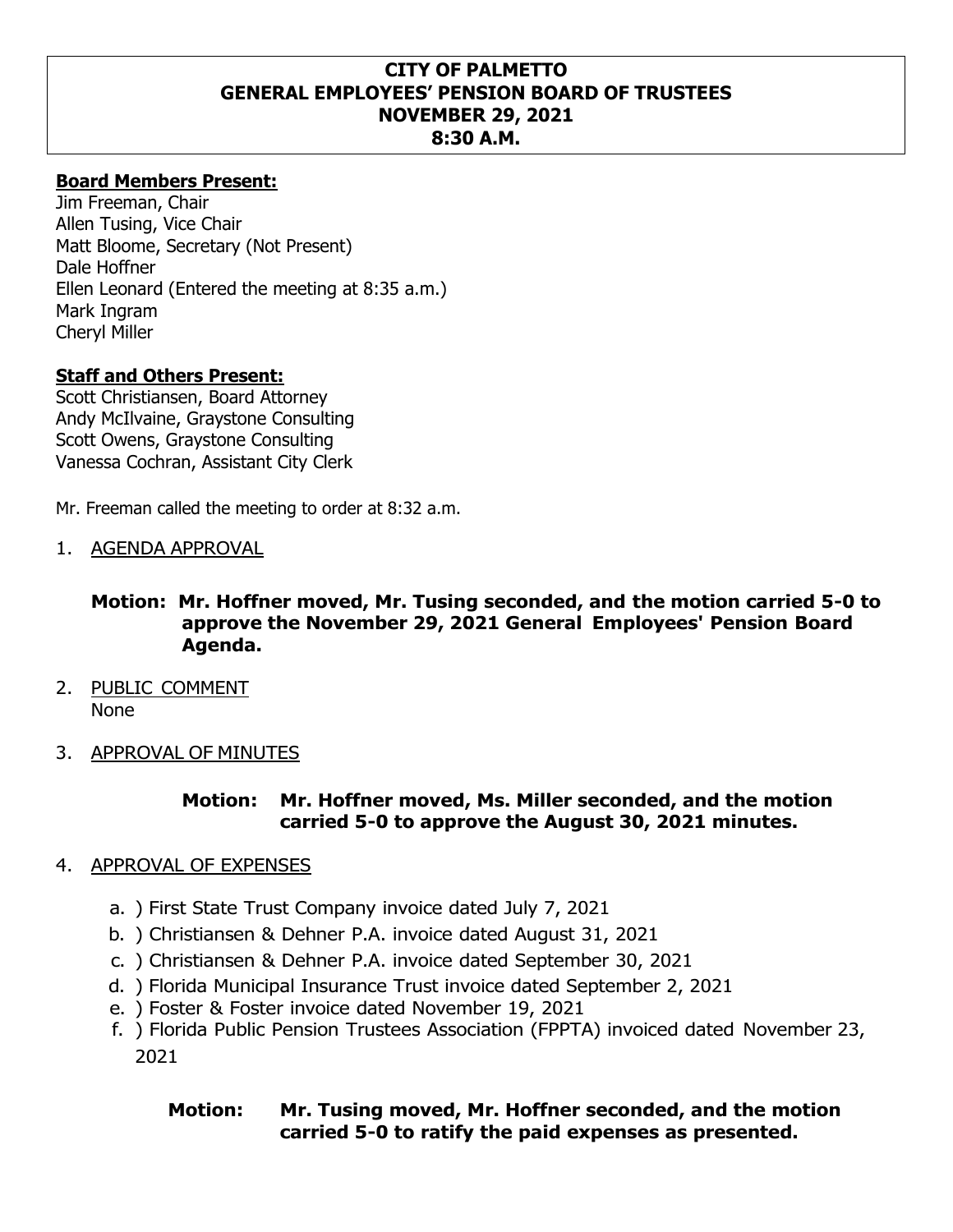#### **General Employees' Pension Board of Trustees November 29, 2021 Page 2 of 5**

Mrs. Ellen Leonard entered the meeting at 8:35 a.m.

## 5. INVESTMENT REVIEW

Scott Owens, Graystone Consulting, presented the end of the quarter investment review. He reviewed overall asset allocation for the entire plan. We are slightly overweight equities and fixed income and underweight on alternatives, but they are all still within the allowable range. Next he reviewed the individual managers. There was some concern on Kayne Anderson and although they earned 38% for the year, the benchmark was up 68%. Part of the reason is Kayne Anderson has taken a more conservative approach and invested in small cap companies with positive earnings versus investing in small cap companies that anticipate future earnings. Next, he discussed fixed income Madison, Vanguard and BlackRock and discussed how the volatility is much less than equites as the standard deviation is much lower. Next he discussed UBS real estate and he was happy to see they outperformed for the first time in several quarters.

Mr. Owens reviewed the updated performance of the fund since September 30, 2021. Since October 1, 2021 the plan has shown positive returns of 4.09% as of November 18, 2021. September was not a great month but October and November were good months for the plan. He felt the portfolio is performing as expected with the exception of Clearbridge International growth. Growth funds did well this quarter and he would have expected better returns from the manager.

Mr. Freeman question the performance for Madison fixed income and it appears they have underperformed for many time periods. Mr. Owens stated that this manager is a higher quality credit investor so you see more conservative returns. As such, Maddison is very low risk. Mr. Owens said we could look at decreasing the amount invested in Madison and move some of that money into Blackrock long/short or look at a different fixed income manager. Mr. Owens reviewed the compliance checklist and the plan is compliant.

# 6. CONTINUE COST OF LIVING DISCUSSION

Mr. Freeman provided a brief summary from the last meeting. This was item was brought forward based on inquiry from a few board members in prior meetings. Foster and Foster (Actuary) has provided two options to the Board at the last meeting and the associated cost. A couple of board members were not present and we decided to bring it back once the entire board was present. Therefore, it is back on the agenda for discussion. Option A was based on blocks of 5 year terms and a percentage increase associated with each block of service for anyone retiring prior to 2014 and the increase was capped at 10%. Option B was to provide a 2% increase to anyone retiring prior to 2020 and they would receive a 2% increase for every year they were retired prior to 2020 and the COLA would be capped at 10%. 1996 was the last time a COLA was given to retirees and it was similar to option B discussed above, but the starting point was anyone retiring 5 years from the current date at that time. There was discussion regarding the cost for each option in total and on an annual basis. Option A annual cost is about \$34,000 per year or an additional 1% of payroll.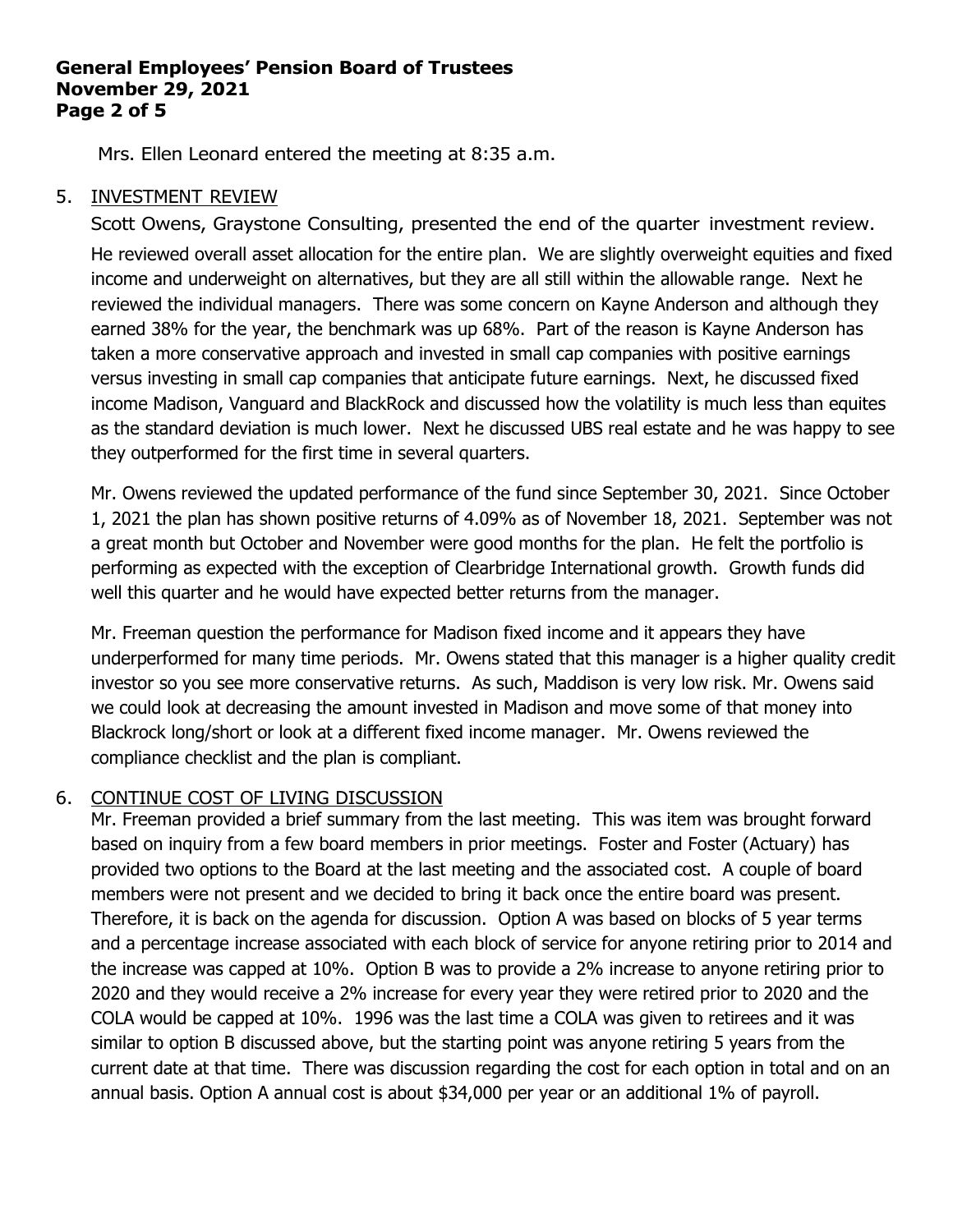#### **General Employees' Pension Board of Trustees November 29, 2021 Page 3 of 5**

Option B would cost about \$84,000 per year or an increase of 2.5% as a percentage of payroll that City would have to contribute each year. Discussion ensued about who should be eligible for a COLA with the thought being those who have retired recently are earning a pension that is more current in terms of their dollar value versus a retiree who retired 15 years ago.

Mrs. Leonard asked if the City has done a good job keeping up with salaries over the last few years. Mr. Freeman stated that from 2004 to 2014 the City generally gave a 3% COLA every year with the exception of the recession in 2010 thru 2014. In addition to the COLA, the City also did two salary studies in 2016 and 2021 to ensure salaries were competitive.

The actuarial valuation is expected to come to the Board at the next meeting and the City will understand more about what the City will be required to contribute as a percentage of payroll as of October 1, 2021 and the City will use that percentage for budget year beginning October 1, 2022. This is something the City does every year.

Mr. Hoffner asked if we move forward, when it would go into effect. Mr. Freeman stated that is up to the Board, but ultimately the City Commission would need to approve the change via Ordinance.

Ms. Miller asked if this would this occur every 5 years. Mr. Freeman stated that the Attorney has informed us that we can look at an increase every 5 years, but it cannot be built in automatically as it would not be an Ad Hoc COLA.

Ms. Leonard asked about Drop retirees. The options presented by Foster and Foster assumes anyone that is in a retiree status would potentially be eligible for a COLA if it applies. This would include employees in a DROP status. This may or may not be relevant based on the start date for the COLA. For example if you have a start date that is 5 years prior to today, DROP employees would probably not benefit as they retired more recently.

The board discuss the process to move forward. Mr. Christiansen stated the Board would select an option and then bring it to the Commission for the approval in the form of an ordinance.

Mr. Freeman stated that he was hoping to have the actuarial valuation for the upcoming year before making a decision on this matter. He would also like to see option B with a start date further back versus a start date of today and the potential costs. Mr. Tusing confirmed that would be a modified option B. The Board discussed bringing this item back in February.

Mr. Tusing asked if he has conflict since he is a retiree. Mr. Christiansen stated no because he is not receiving a special benefit.

Mr. Hoffner asked for a modified Option B to be brought back to the next meeting. The modified option B would provide the COLA from anyone that retired prior to October 1, 2016.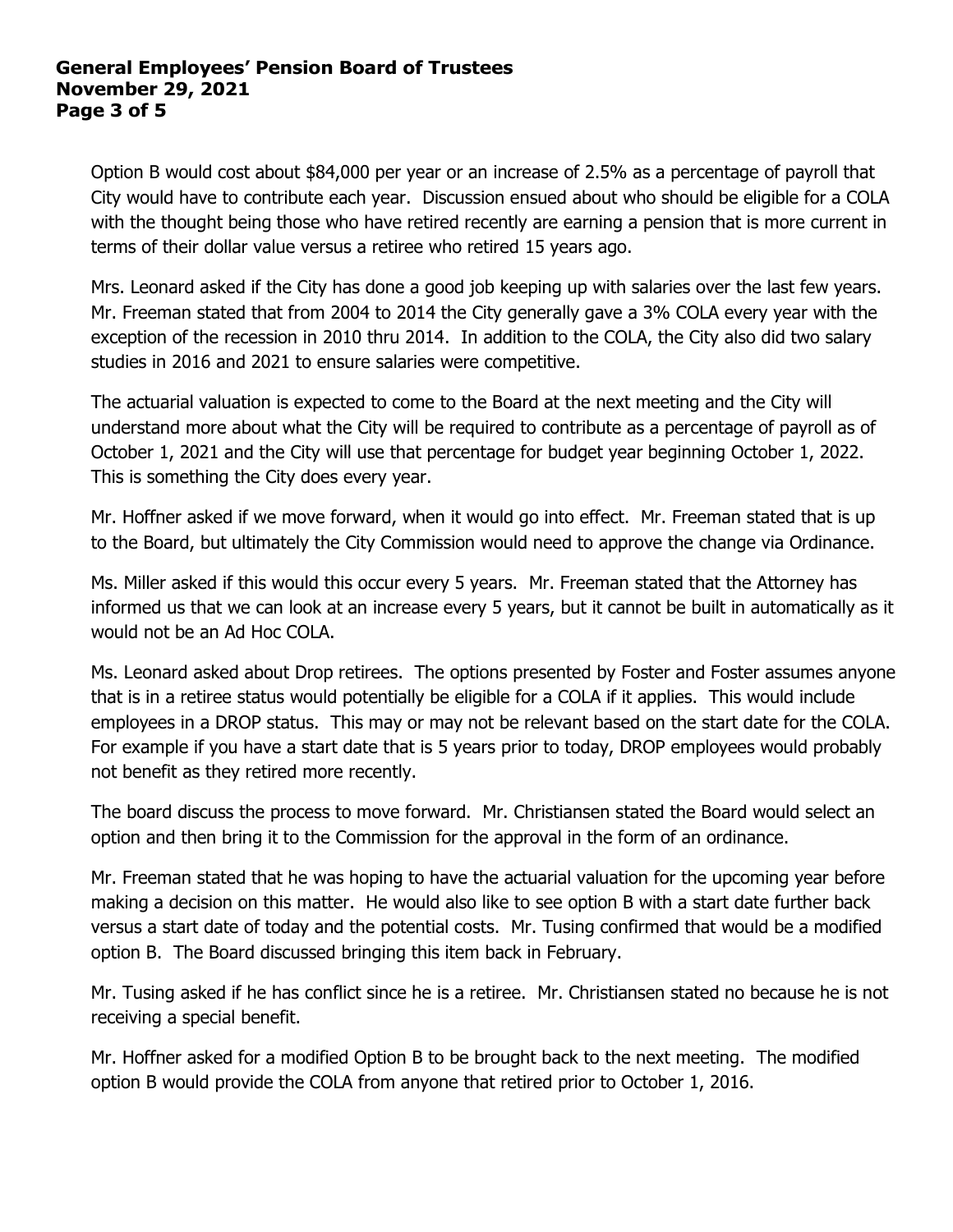**General Employees' Pension Board of Trustees November 29, 2021 Page 4 of 5**

> **Motion: Ms. Miller moved, Mr. Tusing seconded and the motion carried 6-0 to direct Doug Lozen with Foster and Foster to use an effective eligibility date of October 1, 2016 for option A, and a modified Option B to determine the cost for each option which will be brought back at the next meeting along with the new actuarial valuation.**

#### 7. BENEFITS DISBURSEMENT APPROVAL

- a. DROP PARTICIPANT
	- None

### b. SEPARATED NON-VESTED EMPLOYEE

- Daveon Haynes
- Jordan Evans
- Jonathan Garcia
- Octavious Cole
- Shawn Williams

#### c. SEPARATED VESTED EMPLOYEE

• None

### d. RETIRED EMPLOYEES

- Kenny Green
- Hazel Isom
- e. DECEASED RETIREES
	- Robert Walker (100% Joint and Last Survivor Annuity)

### f. DECEASED ACTIVE EMPLOYEE PAYOUT

• Donna Gross (Pre-retirement Death 10 Year Beneficiary)

## **Motion: Ms. Miller moved, Mr. Hoffner seconded, and the motion carried 6-0 to approve the Benefits Disbursements as presented.**

- 8. NEW MEMBER ACKNOWLEDGEMENT (Informational Only)
	- Xavier Colon
	- Encarnacion Gonzalez
	- Kenya Green
	- Robert Schofield
	- David Wright